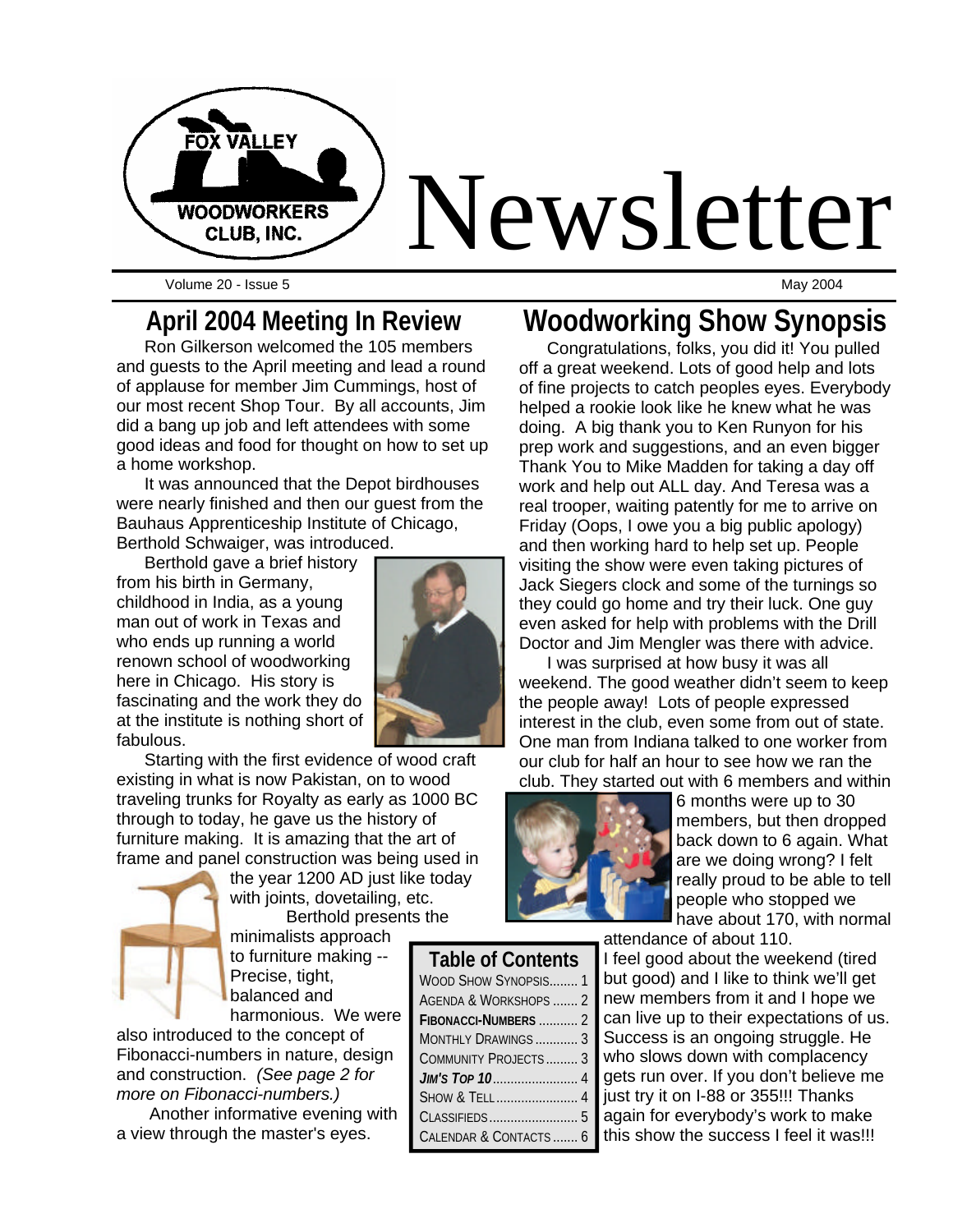# **On the Agenda**

■ General Meeting: Mike **Madden** will teach us how to design and build a **Cheval Mirro**r. No matter what your style of choice, Modern, Mission, Shaker, Victorian, Etc., these mirrors are truly works of art to be admired and treasured for generations.

Mike will take us through the process, step-by-step, and give us the do's and don'ts of design and construction.



**E** Basic Shaker Boxes May 14th & 15th w/John Kellogg-- *See notice for details.*

■ Club Project: Friday, May 28th FVWWC will hold a workshop for students of **Grace McWayne Elementary** at their **Outdoor Education Day 2004.** Members will be on hand to help 4 - 11 year olds with a hands-on woodworking project.

Members can asked to contact Ron at (630)879- 8756 if interested in helping either with making the kits and/or at the workshop.

■ **Shop Tour:** Saturday, May 29th at the shop of Dennis Reckamp in Batavia. The tour starts at 10:00 a.m. and then we will do lunch at a local establishment and talk shop.



#### **Speaking of Fibonacci...**

I was surfing the other day and ran across some very useful charts and other little shop tools on the website for our friends at the **Woodworking At Home** DVD magazine like...

**Fibonacci-numbers:** *This script generates Fibonacci-numbers, that means a series of numbers where each number is the sum of its 2 predecessors. You just have to determine the first 2 numbers and how many numbers you want to have indicated*.

Building shelves, boxes or tables? Check out the **Dynamic Project Calculator** for a complete custom cut list. These and more can be found by going to their sites reference section:

**http://www.woodworkingathome.com/**

#### **Shaker Box Workshops** *Basic Class:* **May 14th & 15th**

**2 (Two) Openings due to cancellations. Send your \$125 to the club PO Box or pay at the May meeting to be eligible.**

#### *Intermediate Class:* **Jun 11th, 12th & 13th**

*(Prerequisite: Prior Basic Class/Any School, Etc.)*

2.5 days of Intermediate instruction on Fri. 6 p.m. to 10 p.m., Sat. 8:00 a.m. to 4:00 p.m. and 8:00 a.m. to 4:00 p.m. on Sunday.

Each registrant will be given a detailed list of project choices with completion time, wood choices and cost to send back to Kellogg

(Project costs will be collected at the workshop and he will bring extra ones to buy at the workshop too.) Workshop fee is \$165 per person and includes 2 buffet lunches on weekend and a free #2 fixed-handle carrier to build.



*Intermediate Class limited to the first 14 applicants paid by the end of the June 1st meeting -- Space is still available but do not dawdle -- Get your registration in!*

Mail your reservation to the club at:

#### **FVWWC PO Box 1041 Batavia, IL 60510**

ÿ*Refunds for full amount available till 10 days prior to the workshop -- ONLY. Last minute cancellations will be eligible for a refund of \$75 for May or \$60 for June.*

### **Membership Update**

Six new members signed up in March:



**Fred Grimmer - Bartlett Larry Overstreet - Batavia Dale Baum - West Chicago Ward Jungers - St. Charles Scott Earll - Carol Stream Kenneth Litz - Chicago**

**James Nellis, Membership**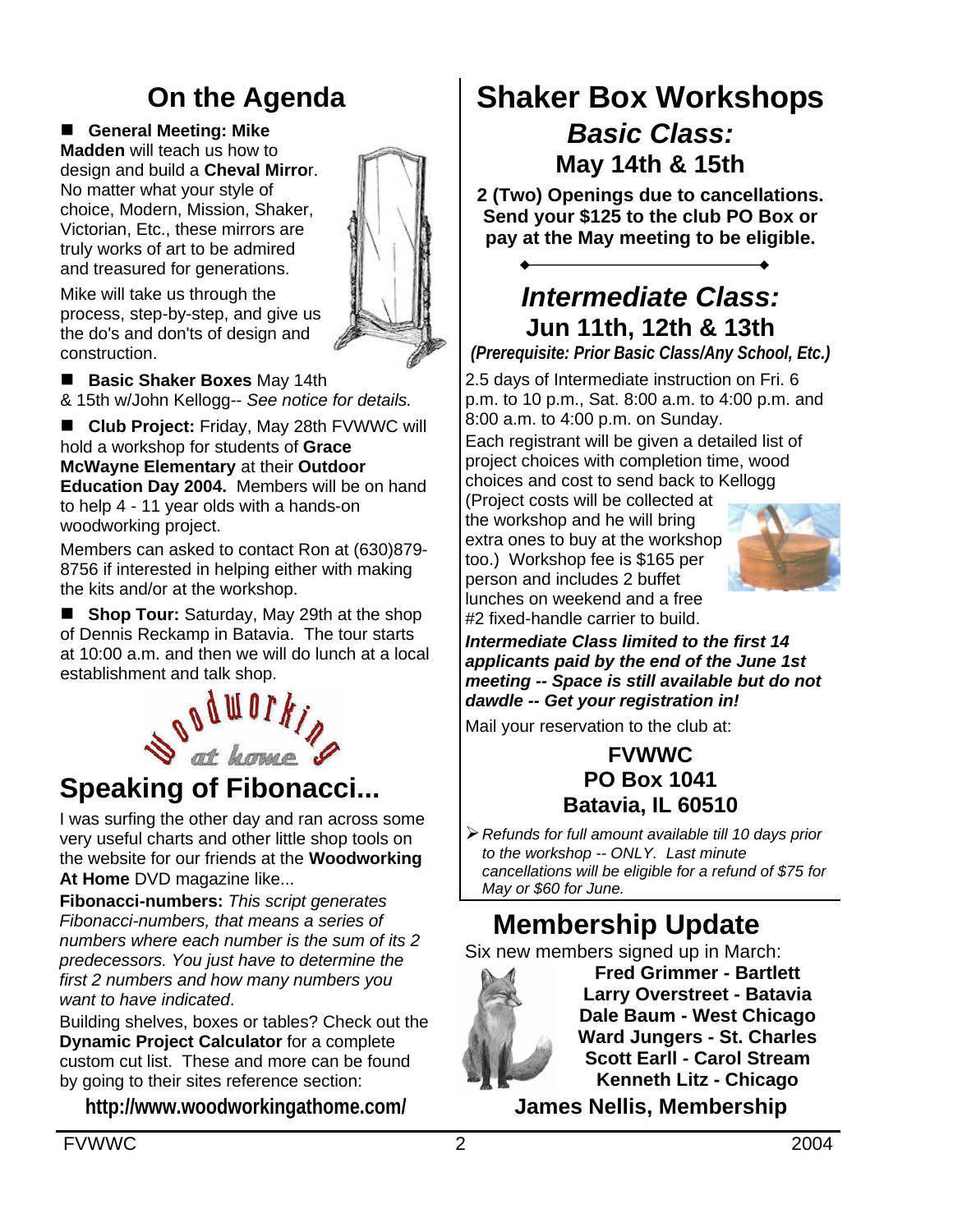# **FVWWC DRAWING**

Drawing winners in April were:



- 1. **Darrel Anderson: Porter-Cable 18 ga. Nailer & Compressor Kit**
- 2. **Wilma Shimkus: \$25 Lowes Gift Card**
- 3. **Roger (Bud) Light: Sheffield Multi-Tool & Pouch**
- 4. **Walter Quanstrom: Intelli-Sensor Stud Finder**

For May we will again have a choice of 1st Prize items, along with a variety of secondary items -- But this time the choice will be of 3 (three) (yeah, you read that right!) great items:

**Dremel #8000-01 Lithium-Ion Cordless & Super Accessory Kit Combo**



**http://www.dremel.com** *...See you at the meeting!* **Porter-Cable BN125A 18 Ga. Nailer**



**http://www.porter-cable.com**

**Senco FP-10 23 Ga. Micro-Pinner**



**http://www.senco.com**

#### **Charlie Christensen, Raffle Chairman**

### **Community Projects**

With the help of many members, FVWWC has been doing some great things in the neighborhood. The 127 Batavia Depot birdhouses were delivered to the Batavia Women's Club and, in less than a week, they have all been sold! Thanks to all those who came together on various occasions to cut, pin, glue and build. It was a big job but, with all the willing hands, we made it look easy!!!

Huge round of applause to Alan DeRoss for taking the lead and working with Bethany Lutheran to bring a hands-on workshop





to Bible School students on April 18th. Alan designed 150+ kits for the children and, with the help of fellow FVWWCer Chuck Bauer, showed them how to assemble them into cute little birdhouses to be painted and decorated for display in the churchyard.

Thanks, you're a credit to the club and we appreciate the donation of your time and talents.

*-- FVWWC Rocks!*

FVWWC 3 2004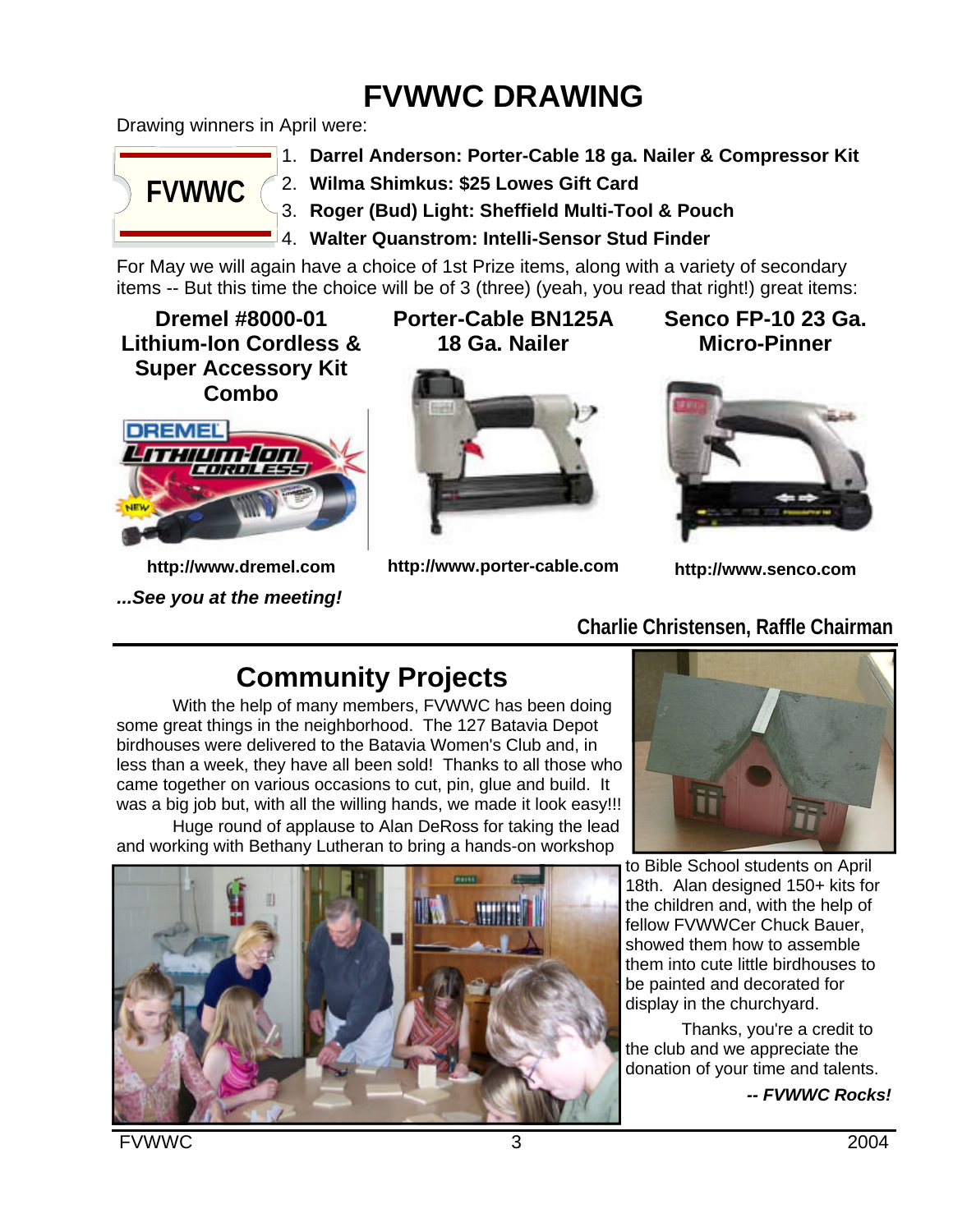| <b>FVWWC - JIM'S TOP TEN WOODWORKING AIDS</b>  |               |               |
|------------------------------------------------|---------------|---------------|
|                                                | <b>SOURCE</b> | <b>\$COST</b> |
|                                                |               |               |
|                                                |               |               |
|                                                |               |               |
| PANEL CUTTING JIG  HOMEMADE  SCRAP             |               |               |
| "QUICKGRIP" CLAMPS  HOMECENTER  15 - 30        |               |               |
| TOOL GUIDE / STRT-EDGE ROCKLER + MANY  25 - 40 |               |               |
|                                                |               |               |
| MINWAX WOODPUTTY  HOMECENTER 4.00              |               |               |
|                                                |               |               |
| KREG POCKET HOLE JIG  ROCKLER + MANY  110-125  |               |               |
| By J. C. Cummings, Winfield, IL, April 2004    |               |               |

# **Show & Tell**

Both lovely works of many types and, in honor of April Fool's Day, a variety of "educational" creations.

- **Jim Gill:** Mystery Jig made from unfinished scraps.
- **John Winton:** 3 Part Walking Stick with friction polish of Walnut Crotch.
- **Fred Rizza:** Deft finished Walnut, Ash & Osage Orange intarsia Eagle.
- **Tod Fairbank:** 15 Puzzle of Oak with Poly.
- **John Bardsley:** Baltic Birch plywood Beismeyer Fence.
- **Ron Gilkerson:** Batavia Depot birdhouse prototype of the of Pine & Birch plywood with Latex paint finish.
- Larry McHone: Drum Sander Accessory Holder of unfinished .5" MDF.
- Mike Brady: Shelf built tools that don't work!
- Ken Runyan: Walnut Blanks & "Why you don't cut wet wood and try to use the center (pith) cut." Cut from 8"x8" log blank with no finish.

• Floyd Johnson: Basswood relief carving of Ship with stain finish and carved Duck Decoy of with paint finish.



- Paul Dehnert: Southwest Mission Birdhouse of Pine finished in house paint.
- Bob Hackbarth: Bowl of unfinished Maple.
- Len Swanson: Bud Vase & Decorative Box of Walnut with Tulip Wood & Spalted Maple trim with Danish Oil finish.
- Teresa Glisson: "Compound Miters Gone Bad" -- Once nice Oak Crown Molding now decorator firewood!

• Bob Burritt: Child's Chair

of recycled Oak with urethane finish.

Drawing winners were:

- **1. Jim Gill: Tool Pouch**
- **2. Len Swanson: Halogen Worklight**
- **3. Paul Dehnert: Pocket Knife**
- **4. Mike Brady: Jig Saw Blades**
- **5. Bob Hackbarth: Baseball Cap**

*See you next month!*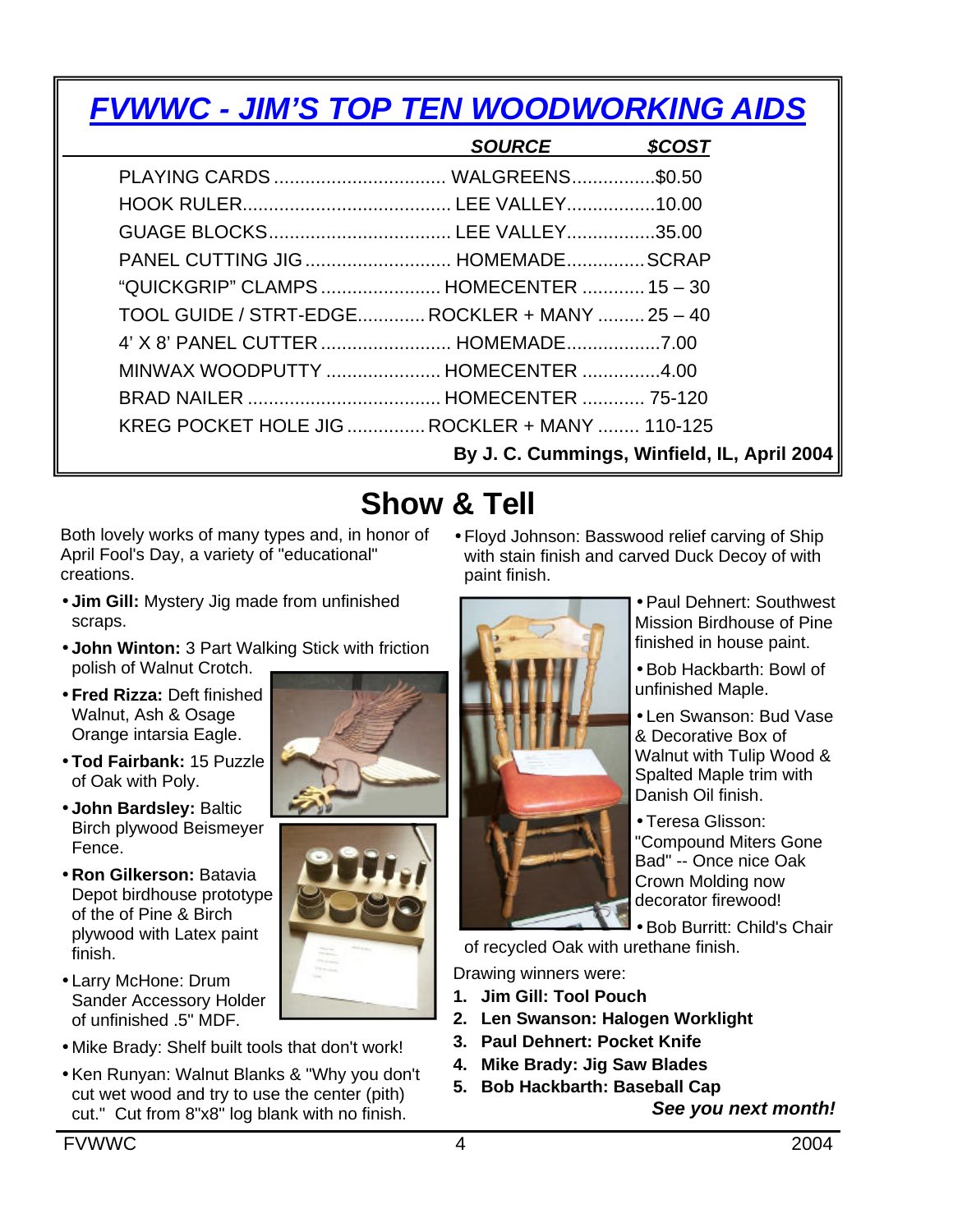# **CLASSIFIEDS**

# **AUCTION**

#### **Saturday - May 8, 2004**

Glenn McDonald's Workshop 41W821 US Hwy 20 - Hampshire, IL (847) 464-5238

Located on Route 20, 8 miles West of Elgin, 2 miles East of Rt. 47

- 12" Jet Table Saw
- 10" Miter Box
- 10" Craftsman Miter Saw
- 1"x42.5" Belt Sander
- 4"x36" Belt Sander
- 3" Portable Planer in Box (2) 3/8" Electric Drills
- 2" Door Planer in Box
- Old Delta Band Saw
- Benchtop 6" Disc Sander
- 4.5" Disc Sander/Grinder in Box
- 9" Right-Angle Disc & Grinder
- 3/8" Milwaukee Hammer Drill & Bits
- 5' ShopSmith Mod. 10ER W/Table: Drill Press, Saw, Sander, Lathe & Chisels w/Access. & Cabinet
- Lincoln 220 volt Welder
- 15" Dremel Scroll Saw
- 7.25" Gold Skil Saw
- 8" Skil Saw in Box
- 6.5" Skil Saw
- 
- Portable Sander
- Sears Band Saw

# **WANTED**

ÿ**Powermatic 66 or Delta Unisaw** table saw wanted.

**Contact Larry McHone at (815) 824-8038 or** 

**FOR SALE**

ÿ**'93 Ford Ranger XLT** 4 cyl., 5 speed, PS, PB, bedliner, mag wheels, AM-FM cassette, good shape, only 70,000 miles, gold color. \$2300. ÿ**1998 Toro "Wheel Horse" riding mower**, 8 horse B&S engine, 25" cut. \$1499 new, sell for

Call Larry McHone at (815) 824-8038 or valarry@earthlink.net

# **MOVING SALE**

#### ÿ*NEW* **Robert Sorby HSS Turning Tools:**

- 1/4" Spindle Gouge Unhandled........\$16.00
- 1/4" Spindle Gouge w/Handle..........\$24.00
- 1/4" Bowl Gouge Unhandled............\$29.00
- 3/8" Bowl Gouge Unhandled........... \$35.00
- 1/2" Bowl Gouge w/Handle ............. \$55.00
- 3/4" Oval Skew Chisel w/Handle..... \$33.00
- 2/4" Roughing Gouge Unhandled ... \$37.00

**Moving to Florida** -- Selling tools, accessories, wood & blanks, etc. over next few months.

- **≻ More Turning Tools** Available - *ASK*
- ÿExotic Bowl Blanks & Turning Squares - *ASK*
- ÿConover Lathe *ASK*

**For Details Call Dan Majerchin: (630) 546-5701**

FVWWC 5 2004



\$400 -- Real good condition.

**valarry@earthlink.net**